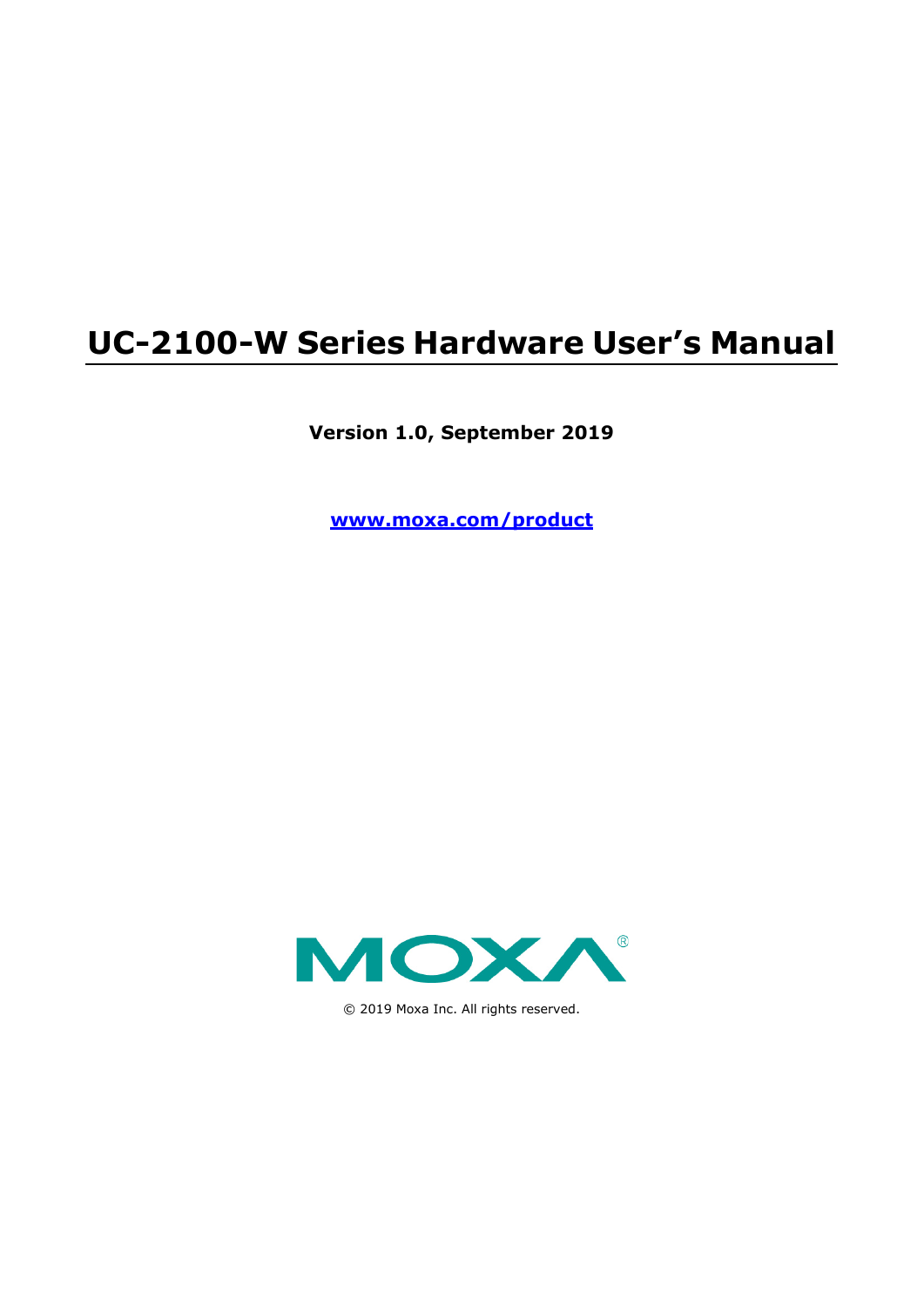# **UC-2100-W Series Hardware User's Manual**

The software described in this manual is furnished under a license agreement and may be used only in accordance with the terms of that agreement.

#### **Copyright Notice**

© 2019 Moxa Inc. All rights reserved.

#### **Trademarks**

The MOXA logo is a registered trademark of Moxa Inc. All other trademarks or registered marks in this manual belong to their respective manufacturers.

### **Disclaimer**

Information in this document is subject to change without notice and does not represent a commitment on the part of Moxa.

Moxa provides this document as is, without warranty of any kind, either expressed or implied, including, but not limited to, its particular purpose. Moxa reserves the right to make improvements and/or changes to this manual, or to the products and/or the programs described in this manual, at any time.

Information provided in this manual is intended to be accurate and reliable. However, Moxa assumes no responsibility for its use, or for any infringements on the rights of third parties that may result from its use.

This product might include unintentional technical or typographical errors. Changes are periodically made to the information herein to correct such errors, and these changes are incorporated into new editions of the publication.

### **Technical Support Contact Information**

#### **www.moxa.com/support**

#### **Moxa Americas**

Toll-free: 1-888-669-2872 Tel: +1-714-528-6777 Fax: +1-714-528-6778

#### **Moxa Europe**

Tel: +49-89-3 70 03 99-0 Fax: +49-89-3 70 03 99-99

#### **Moxa India**

| Tel: | +91-80-4172-9088 |
|------|------------------|
| Fax: | +91-80-4132-1045 |

#### **Moxa China (Shanghai office)**

Toll-free: 800-820-5036 Tel: +86-21-5258-9955 Fax: +86-21-5258-5505

#### **Moxa Asia-Pacific**

| Tel: | +886-2-8919-1230 |
|------|------------------|
| Fax: | +886-2-8919-1231 |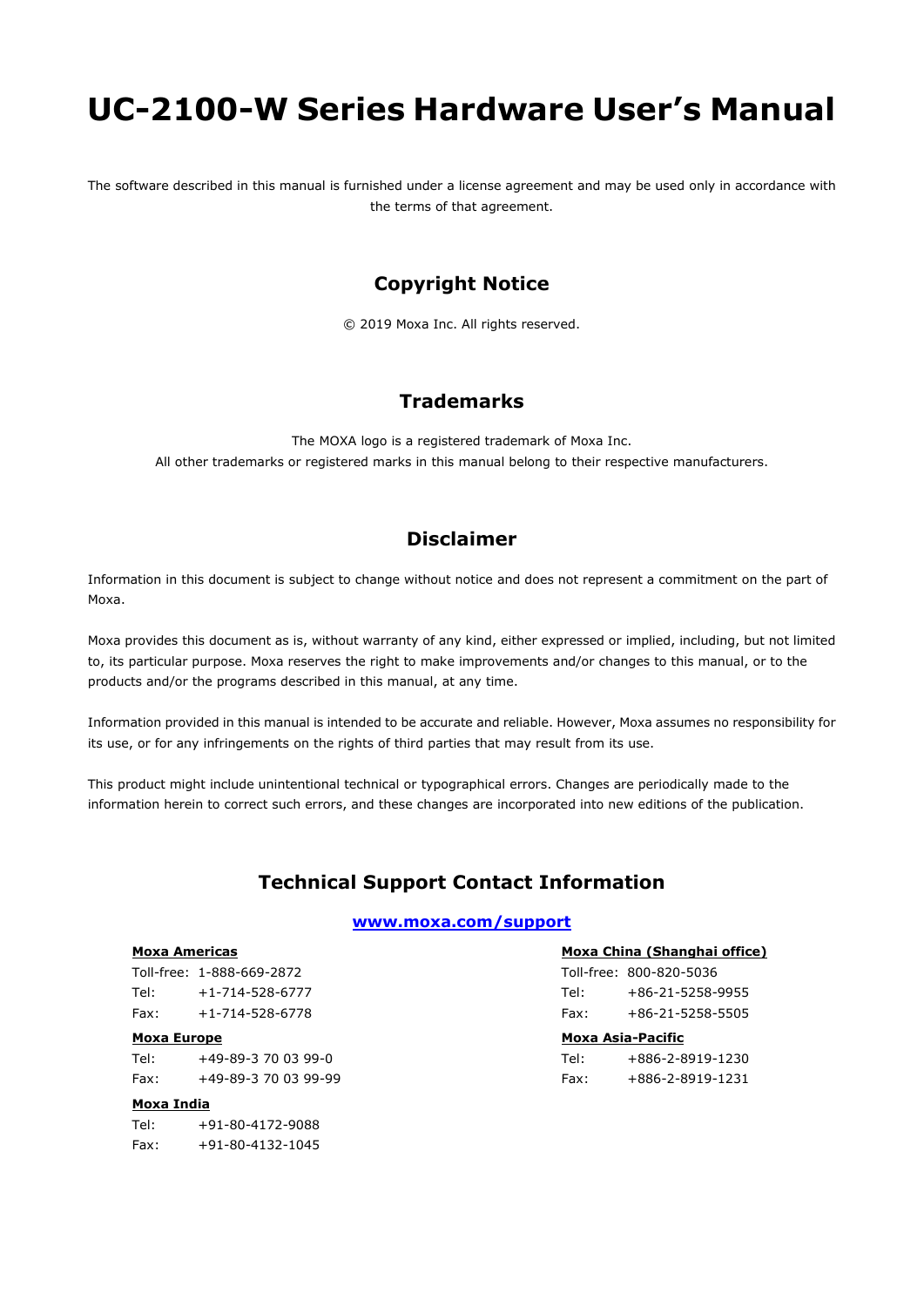### **Table of Contents**

| 1 <sub>1</sub> |  |
|----------------|--|
|                |  |
|                |  |
|                |  |
|                |  |
|                |  |
| 2.             |  |
|                |  |
|                |  |
|                |  |
|                |  |
|                |  |
|                |  |
|                |  |
| 3.             |  |
|                |  |
|                |  |
|                |  |
|                |  |
|                |  |
|                |  |
|                |  |
|                |  |
|                |  |
| А.             |  |
|                |  |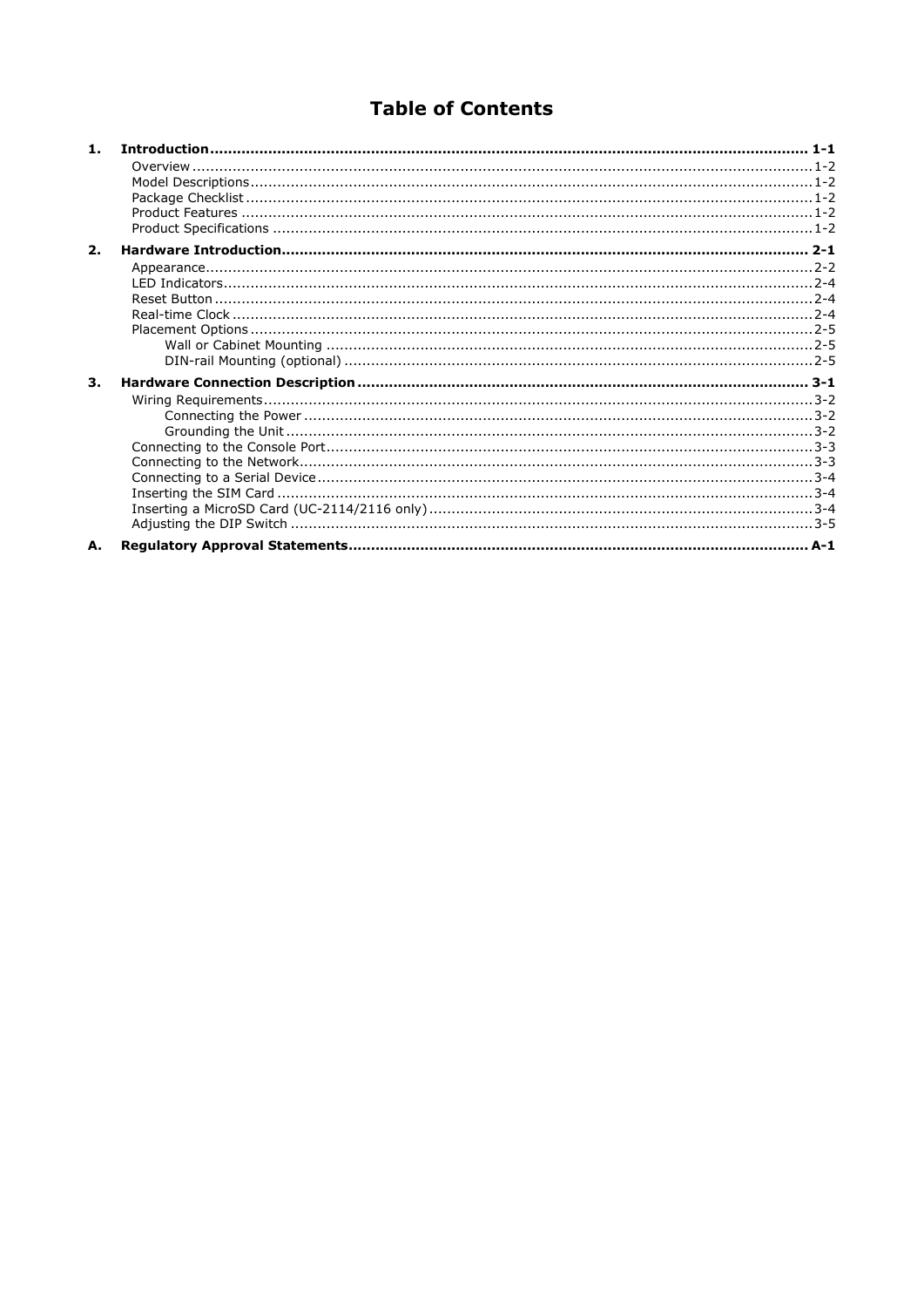<span id="page-3-0"></span>The UC-2100-W Series platform is designed for embedded data acquisition applications. The platform comes with one or two RS- 232/422/485 serial ports and dual 10/100 Mbps Ethernet LAN ports, as well as a Mini PCIe socket to support cellular modules. These versatile communication capabilities let users efficiently adapt the UC-2100-W Series platform to a variety of complex communications solutions.

The following topics are covered in this chapter:

- **[Overview](#page-4-0)**
- **[Model Descriptions](#page-4-1)**
- **[Package Checklist](#page-4-2)**
- **[Product Features](#page-4-3)**
- **[Product Specifications](#page-4-4)**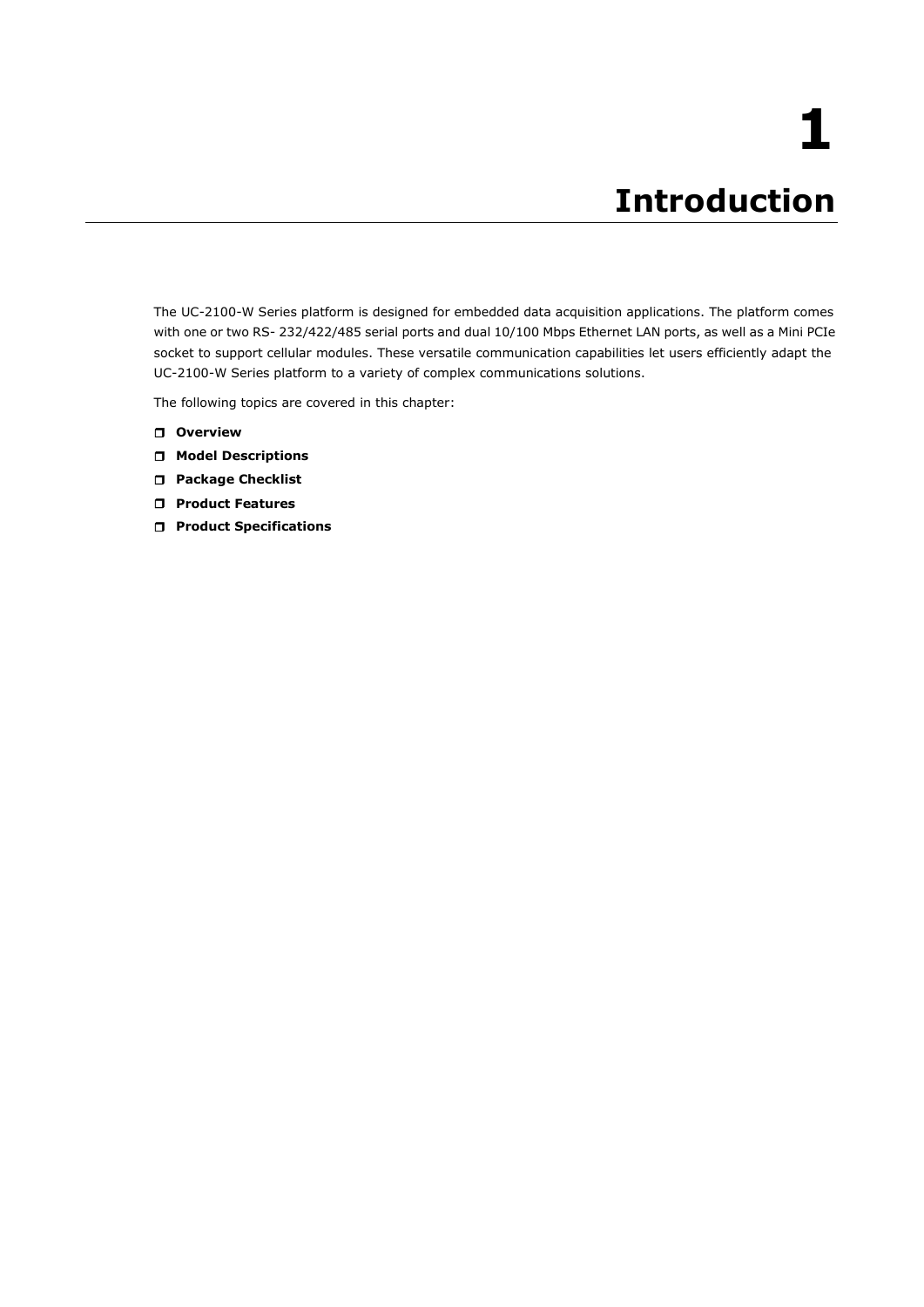### <span id="page-4-0"></span>**Overview**

The UC-2100-W Series computing platform is designed for embedded data acquisition and processing applications. The platform comes with up to two software-selectable RS-232/422/485 full-signal serial ports and single or dual Ethernet LAN ports. In addition, the Arm-based computing platform is available in various models that can fulfill diverse interface requirements, such as dual serial, LAN ports, and wireless connections. These versatile communication capabilities let users efficiently adapt the palm-sized UC-2100-W computing platform to a variety of complex communications solutions.

## <span id="page-4-1"></span>**Model Descriptions**

The UC-2100-W Series includes the following models:

**UC-2114-T-LX**: Palm-sized industrial computing platform with 2 serial ports, 2 Ethernet ports, 2 CAN ports, -40 to 75°C operating temperature with CAT.M1/NB-IoT built-in.

**UC-2116-T-LX**: Palm-sized industrial computing platform with 2 serial ports, 2 Ethernet ports, 2 CAN ports, -40 to 75°C operating temperature with CAT.M1/NB-IoT and GNSS built-in.

# <span id="page-4-2"></span>**Package Checklist**

Before installing a UC-2100-W Series platform, verify that the package contains the following items:

- UC-2100-W Series platform
- Console cable
- Power jack
- Quick Installation Guide (printed)
- Warranty card

*NOTE: Notify your sales representative if any of the above items are missing or damaged.*

### <span id="page-4-3"></span>**Product Features**

- Armv7 Cortex-A8 1000 MHz processor
- Integrated LTE Cat. M1/NB1 module with global band support
- Dual-SIM slots
- Moxa Industrial Linux with 10-year long-term support
- Dual auto-sensing Ethernet ports (10/100 Mbps and 10/100/1000 Mbps)
- Dual CAN ports with industrial CAN 2.0 A/B protocol supported
- microSD socket for storage expansion
- Programmable LEDs and a programmable button for easy installation and maintenance
- -40 to 75°C operating temperature range

For a complete set of specifications, refer to the product datasheet available on the Moxa Website.

# <span id="page-4-4"></span>**Product Specifications**

**NOTE** The latest specifications for Moxa's products can be found at [https://www.moxa.com.](https://www.moxa.com/)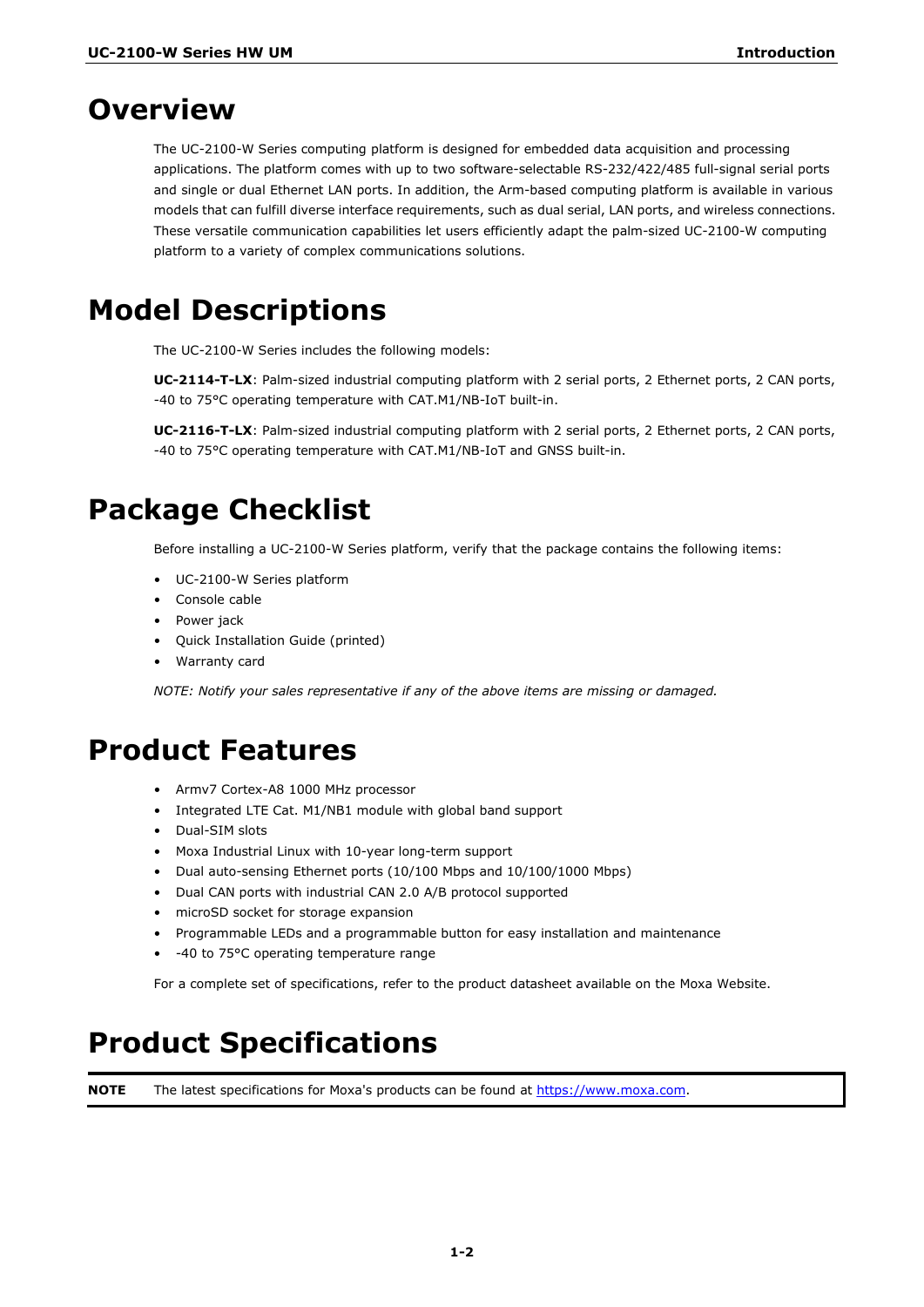# **2. Hardware Introduction**

<span id="page-5-0"></span>The UC-2100-W Series computing platform are compact and rugged, making them suitable for industrial applications. The LED indicators allow you to monitor performance and identify trouble spots quickly, and the multiple ports can be used to connect a variety of devices. The UC-2100-W Series comes with a reliable and stable hardware platform that lets you devote the bulk of your time to application development. In this chapter, we provide basic information about its various components.

The following topics are covered in this chapter:

- **[Appearance](#page-6-0)**
- **[LED Indicators](#page-8-0)**
- **Reset [Button](#page-8-1)**
- **[Real-time Clock](#page-8-2)**
- **[Placement Options](#page-9-0)**
	- [Wall or Cabinet](#page-9-1) Mounting
	- [DIN-rail Mounting \(optional\)](#page-9-2)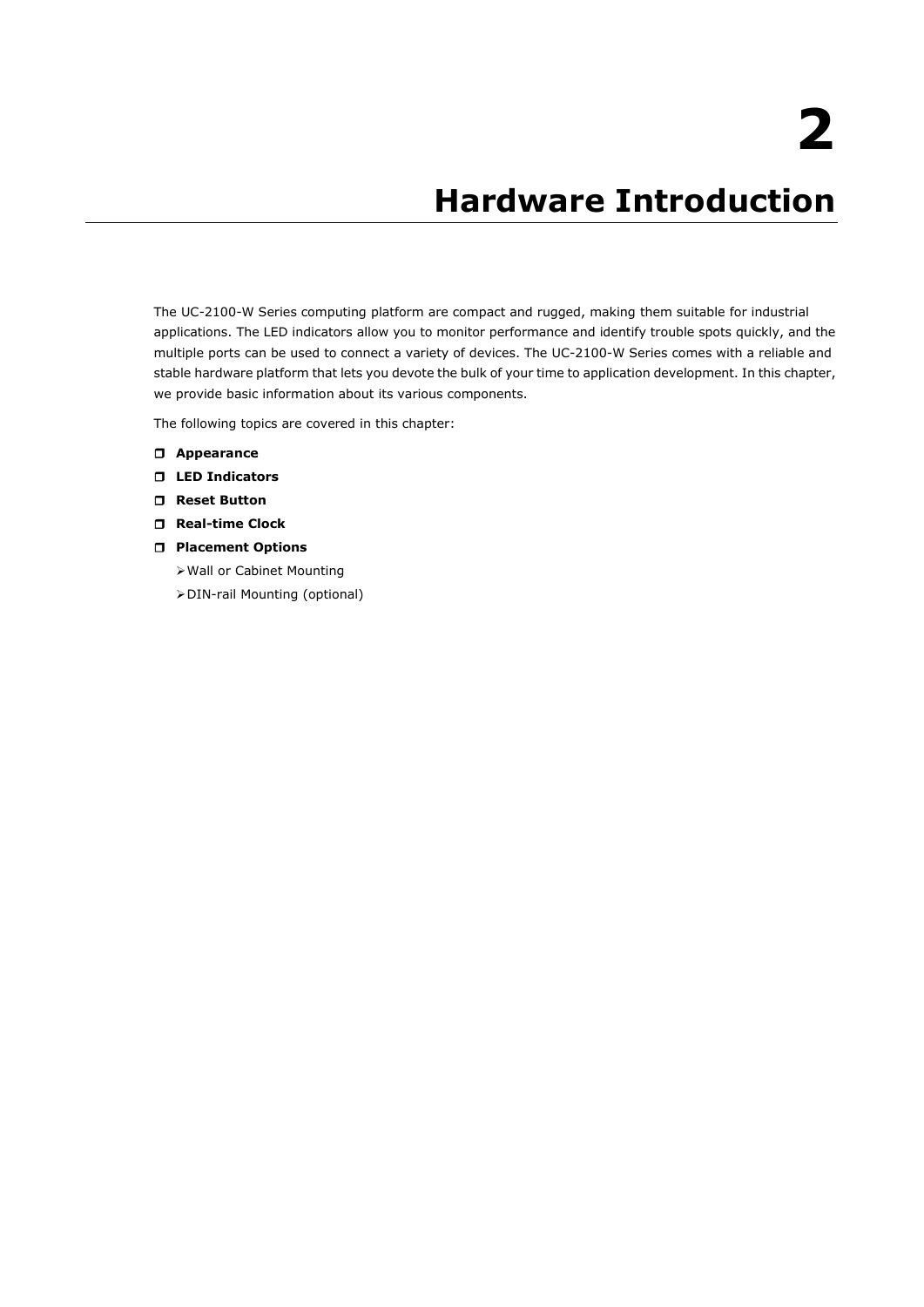# <span id="page-6-0"></span>**Appearance**

### **Front View**

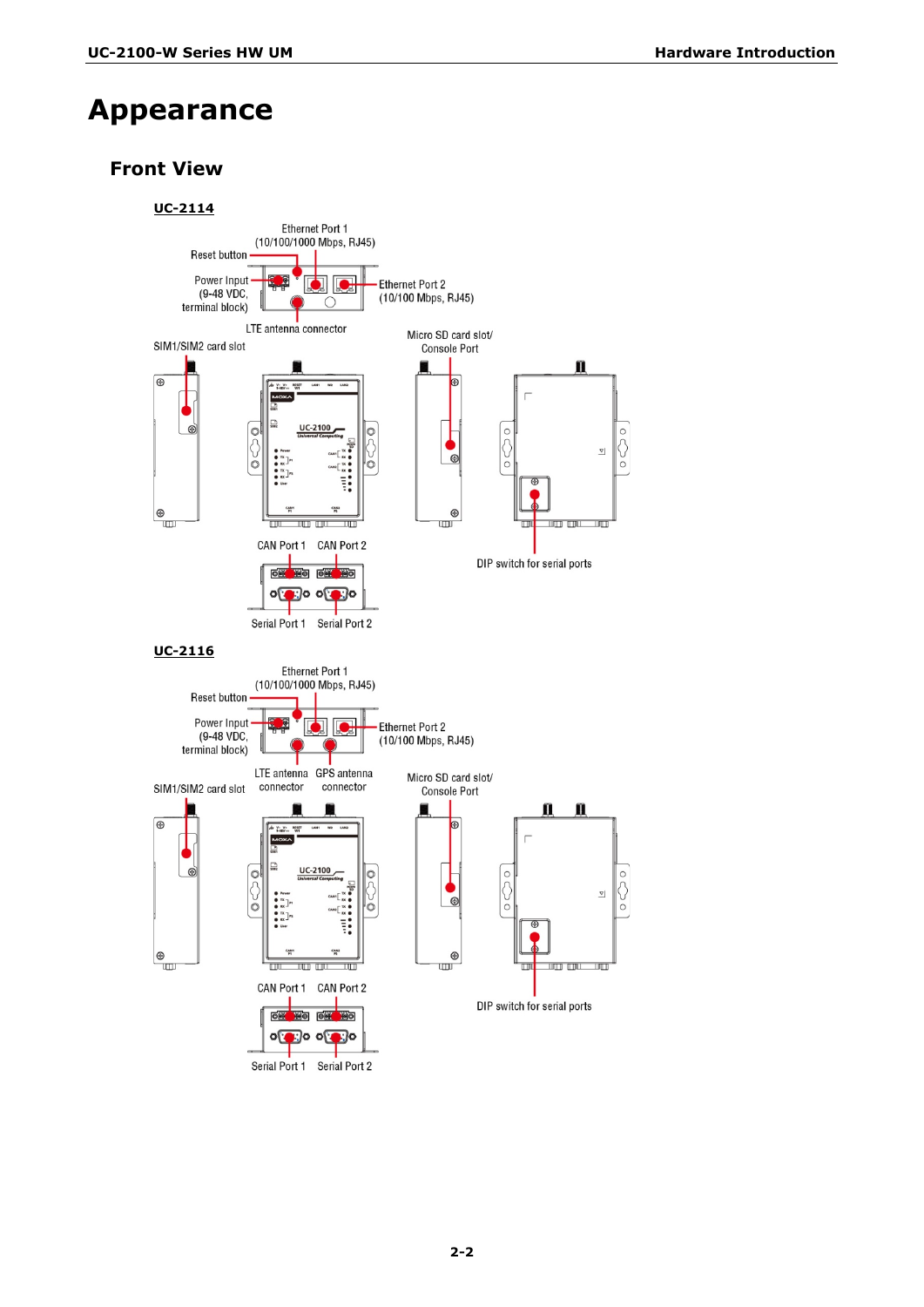### **Dimensions [units: mm (in)]**

**UC-2114**

111.0 (4.37)

111.0 (4.37)

 $\circledast$ UUUI.





 $\circledcirc$ 

 $(26.0 (4.96))$ 



 $\circledcirc$ 

Ĉ

 $\check{\circ}$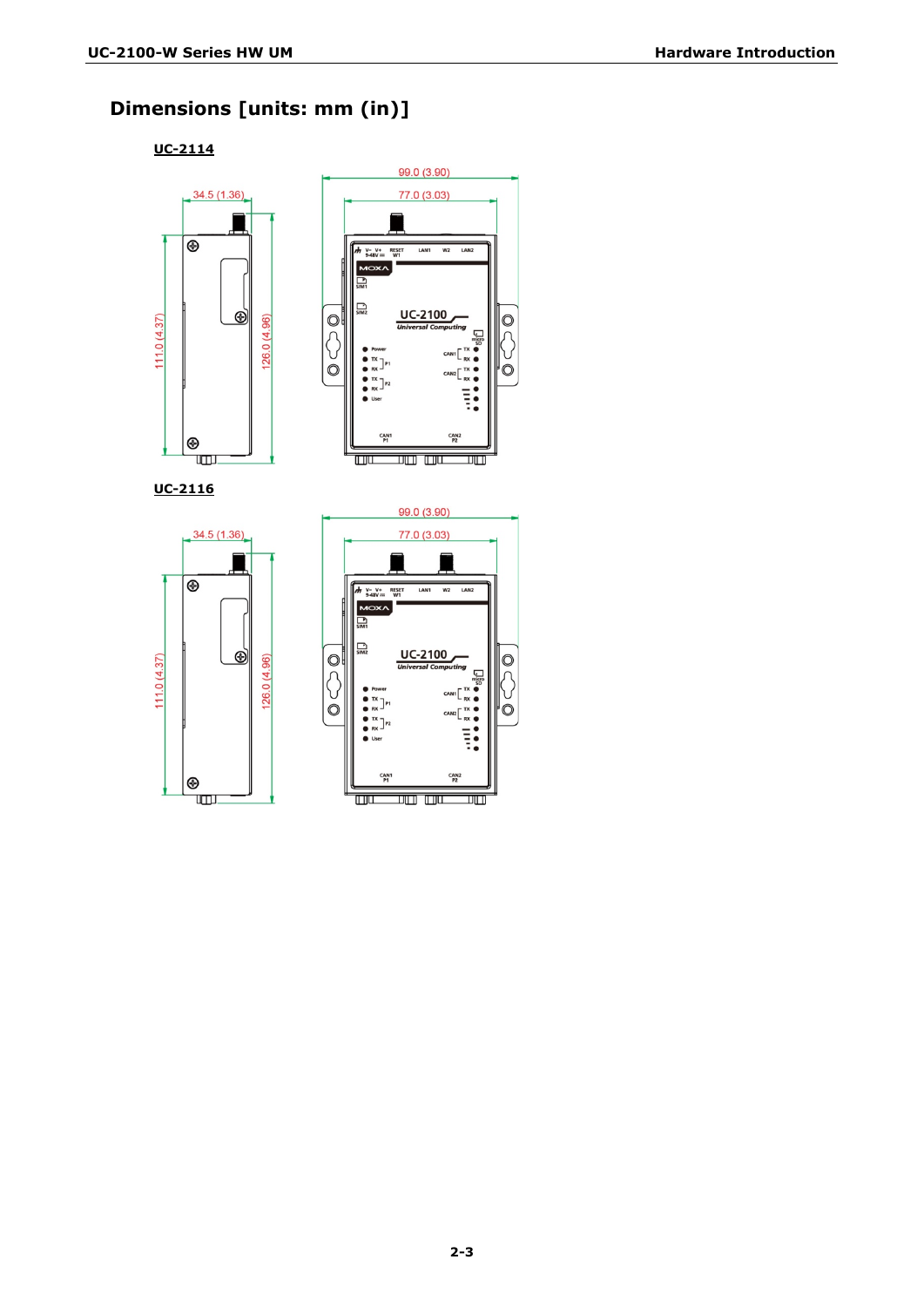## <span id="page-8-0"></span>**LED Indicators**

| <b>LED Name</b>          | <b>Status</b>                             | <b>Function</b>                                          |  |
|--------------------------|-------------------------------------------|----------------------------------------------------------|--|
| Power                    | Green                                     | Power is on, and the device is functioning normally      |  |
|                          | Off                                       | Power is off                                             |  |
| Ethernet                 | Green                                     | Steady On: 10 Mbps Ethernet link                         |  |
| $(10/100$ Mbps)          |                                           | Blinking: Data transmission is in progress               |  |
|                          | Yellow                                    | Steady On: 100 Mbps Ethernet link                        |  |
|                          |                                           | Blinking: Data transmission is in progress               |  |
|                          | Off                                       | Speed lower than 10 Mbps or the cable is not connected   |  |
| Ethernet                 | Green                                     | Steady On: 100 Mbps Ethernet link                        |  |
| $(10/100/1000$ Mbps)     |                                           | Blinking: Data transmission is in progress               |  |
|                          | Yellow                                    | Steady On: 1000 Mbps Ethernet link                       |  |
|                          |                                           | Blinking: Data transmission is in progress               |  |
|                          | Off                                       | Speed lower than 10 Mbps or the cable is not connected   |  |
| Serial (Tx)              | Serial port is transmitting data<br>Green |                                                          |  |
|                          | Off                                       | Serial port is not transmitting data                     |  |
| Serial (Rx)              | Yellow                                    | Serial port is receiving data                            |  |
|                          | Off                                       | Serial port is not receiving data                        |  |
| User                     | Green/Yellow                              | User Programmable                                        |  |
| LEDs that indicate the   | Yellow                                    | The number of glowing LEDs indicates the signal strength |  |
| Wireless signal strength |                                           | 3 LEDs: Excellent                                        |  |
|                          |                                           | 2 LEDs: Good                                             |  |
|                          |                                           | 1 LED: Poor                                              |  |
|                          | Off                                       | Wireless module is not detected                          |  |
| CAN1/CAN2 (Tx)<br>Green  |                                           | CAN port is transmitting data                            |  |
|                          | Off                                       | CAN port is not transmitting data                        |  |
| CAN1/CAN2 (Rx)           | Green                                     | CAN port is receiving data                               |  |
|                          | Off                                       | CAN port is not receiving data                           |  |

### <span id="page-8-1"></span>**Reset Button**

The UC-2100-W is provided with a reset button, which is located on the side panel. To reboot the device, press the reset button less than 1 second. Press and hold the reset button between 7 to 9 seconds to reset the device to the factory default settings. When the reset button is held down, the **User** LED will blink twice every second. The **User** LED will become steady when you hold the button continuously for 7 to 9 seconds. Release the button within this period to load the factory default settings.



#### **ATTENTION**

#### **Reset to Default preserves user's data**

The **Reset to Default** function will NOT format the user directory and erase the user's data. Using the Reset to default function will only load the configuration file. The rest of the user's data stored in the Flash ROM will remain intact.

# <span id="page-8-2"></span>**Real-time Clock**

The UC-2100-W's real time clock is powered by a non-chargeable battery. We strongly recommend that you do not replace the lithium battery without help from a qualified Moxa support engineer. If you need to change the battery, contact the Moxa RMA service team [\(rma@moxa.com\)](mailto:rma@moxa.com).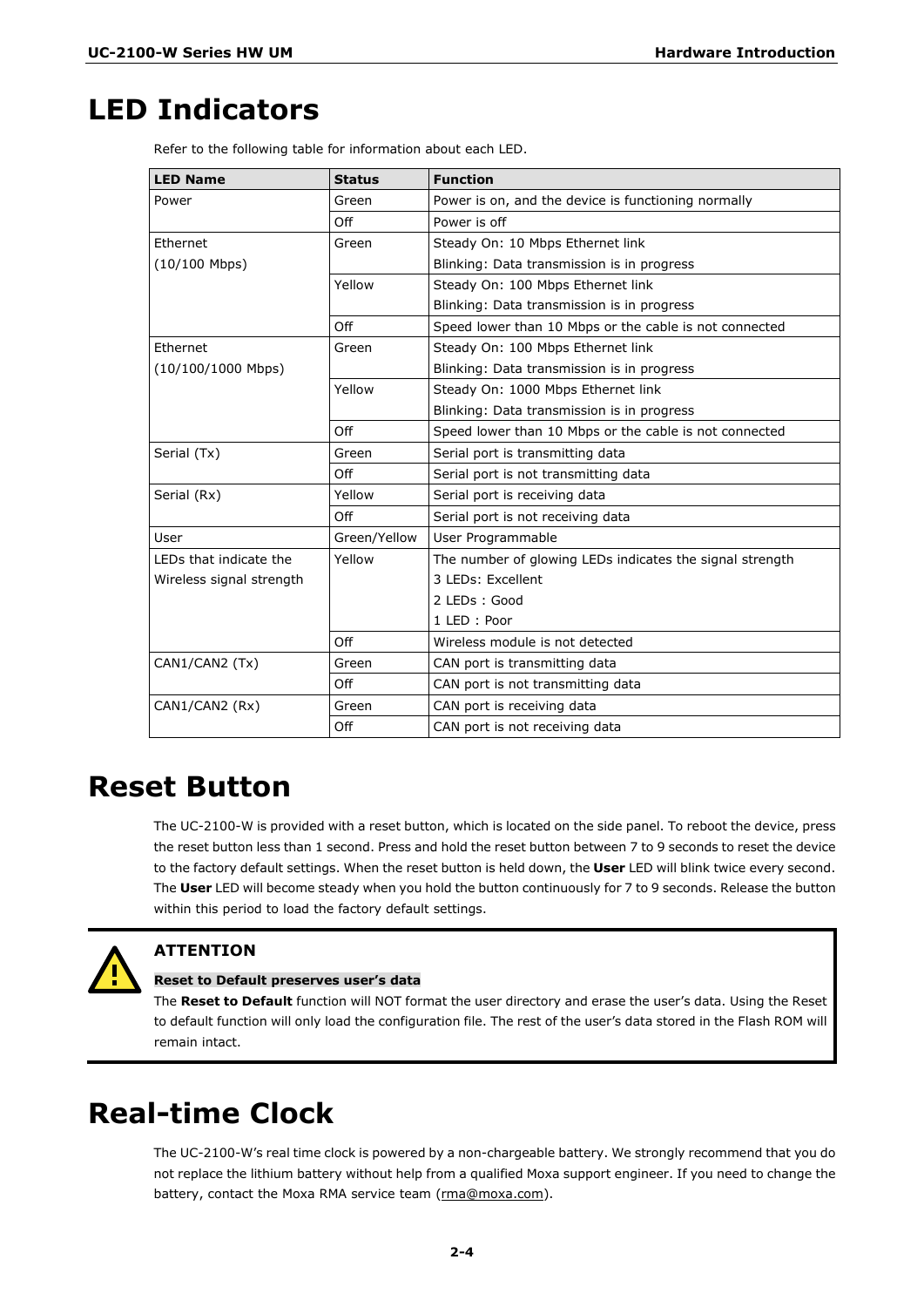#### **WARNING**

There is a risk of explosion if the battery is replaced by an incorrect type.

# <span id="page-9-0"></span>**Placement Options**

There are two sliders on the back of the unit for DIN-rail and wall mounting.

### <span id="page-9-1"></span>**Wall or Cabinet Mounting**

Mounting UC-2100-W on to a wall requires 2 screws. The heads of the screws should be less than 7.0 mm in diameter, the shafts should be less than 3 mm in diameter, and the length of the screws should be more than 8 mm, as shown in the figure at the bottom.



**NOTE** Before tightening the screws into the wall, make sure the screw head and shank size are suitable by inserting the screw into one of the keyhole-shaped apertures of the wall mounting plates.

### <span id="page-9-2"></span>**DIN-rail Mounting (optional)**

The UC-2100-W comes with an optional DIN-rail mounting kit for users to install the device onto a DIN rail. Install the DIN-rail mounting kit on the device's two mounting ears, then install the computer onto a DIN-rail rack.

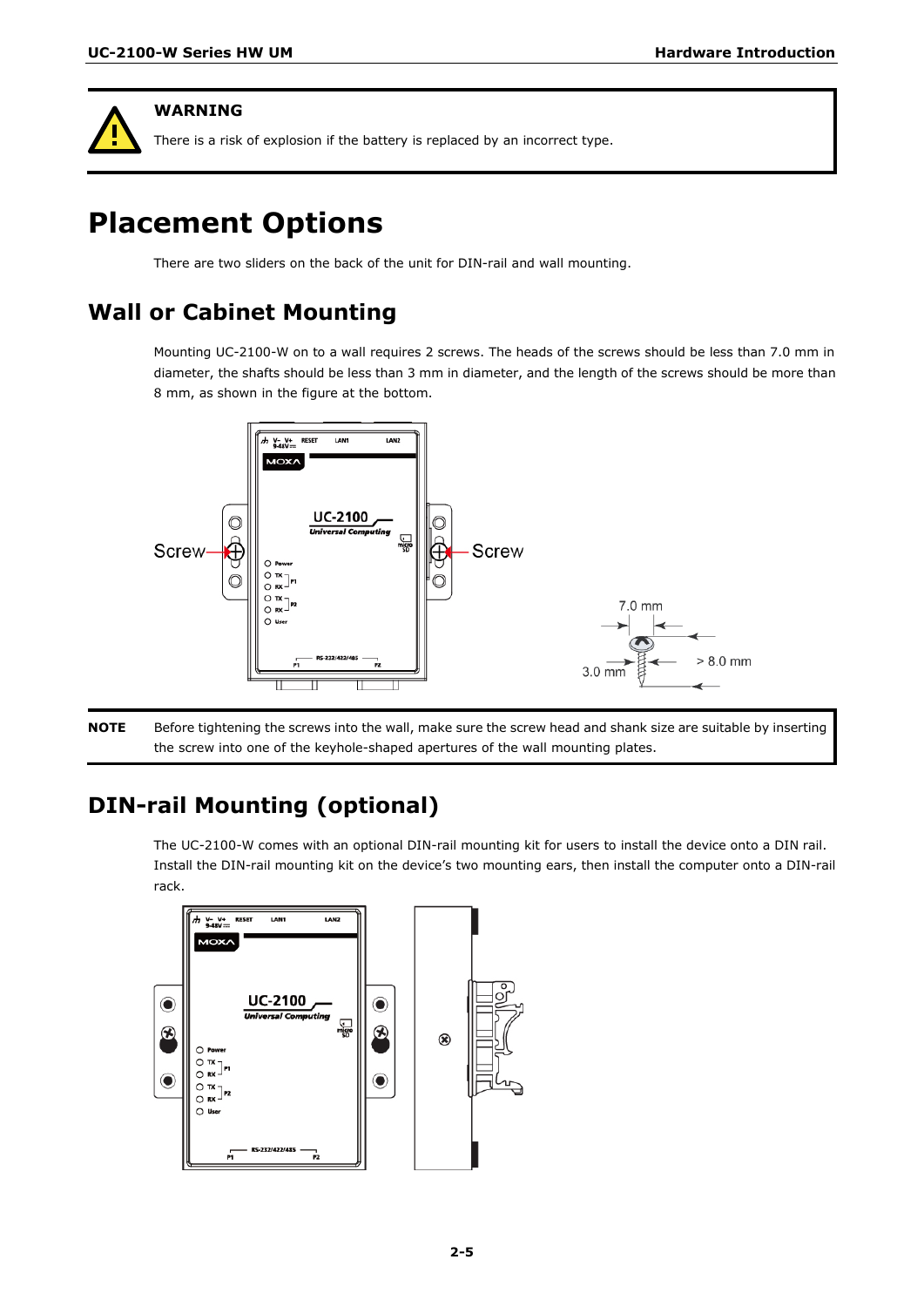# **3. Hardware Connection Description**

<span id="page-10-0"></span>In this chapter, we describe how to connect the UC-2100-W to a network and various devices for first time testing purposes.

The following topics are covered in this chapter:

- **[Wiring Requirements](#page-11-0)**
	- [Connecting the Power](#page-11-1)

[Grounding the Unit](#page-11-2)

- **[Connecting to the Console Port](#page-12-0)**
- **[Connecting to the Network](#page-12-1)**
- **[Connecting to a Serial Device](#page-13-0)**
- **[Inserting the SIM](#page-13-1) Card**
- **[Inserting a MicroSD Card \(UC-2114/2116 only\)](#page-13-2)**
- **[Adjusting the DIP Switch](#page-14-0)**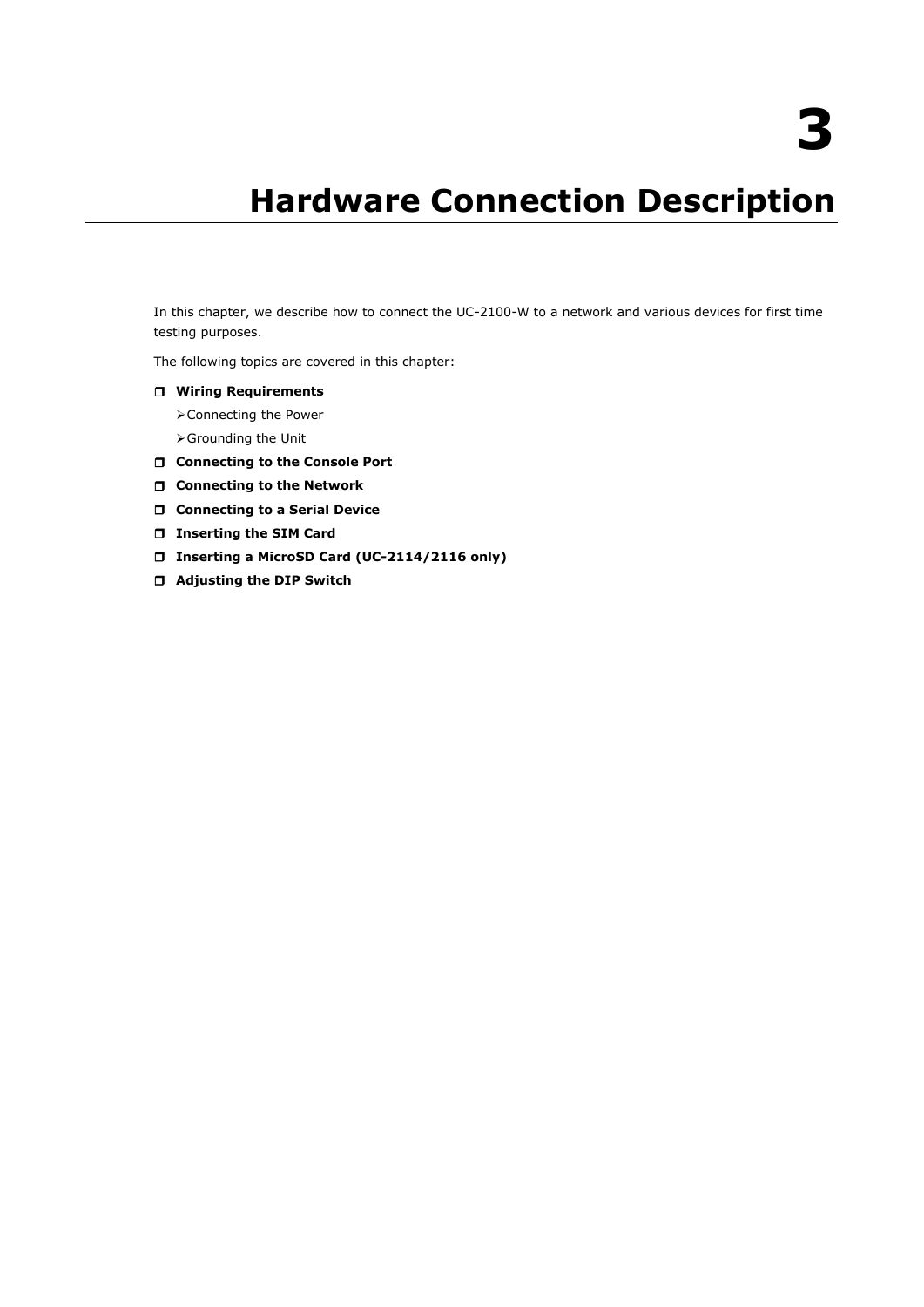### <span id="page-11-0"></span>**Wiring Requirements**

In this section, we describe how to connect various devices to the platform. You should heed the following common safety precautions before proceeding with the installation of any electronic device:

- Use separate paths to route wiring for power and devices. If power wiring and device wiring paths must cross, make sure the wires are perpendicular at the intersection point. **NOTE:** Do not run signal or communication wiring and power wiring in the same wire conduit. To avoid interference, wires with different signal characteristics should be routed separately.
- You can use the type of signal transmitted through a wire to determine which wires should be kept separate. The rule of thumb is that wiring that shares similar electrical characteristics can be bundled together.
- Keep input wiring and output wiring separate.
- When necessary, it is strongly advised that you label wiring to all devices in the system.



#### **ATTENTION**

#### **Safety First!**

Be sure to disconnect the power cord before doing installations and/or wiring.

#### **Electrical Current Caution!**

Calculate the maximum possible current in each power wire and common wire. Observe all electrical codes dictating the maximum current allowable for each wire size.

If the current goes above the maximum ratings, the wiring could overheat, causing serious damage to your equipment.

#### **Temperature Caution!**

Be careful when handling the unit. When the unit is plugged in, the internal components generate heat, and consequently the outer casing may feel hot to the touch.

### <span id="page-11-1"></span>**Connecting the Power**

#### **Terminal Block**



Connect the 9 to 48 VDC power line to the terminal block connector on the UC-2100-W Series platform. If the power is supplied properly, the "Power" LED will glow a solid green. The power input location and pin definition are shown in the adjacent diagram.

### <span id="page-11-2"></span>**Grounding the Unit**

Grounding and wire routing help limit the effects of noise due to electromagnetic interference (EMI). Run the ground connection from the ground screw to the grounding surface prior to connecting devices.



#### **ATTENTION**

This product is intended to be mounted to a well-grounded mounting surface, such as a metal panel.



SG: The Shielded Ground (sometimes called Protected Ground) contact is the right-most contact of the 3-pin power terminal block connector when viewed from the angle shown here. Connect the SG wire to an appropriate grounded metal surface.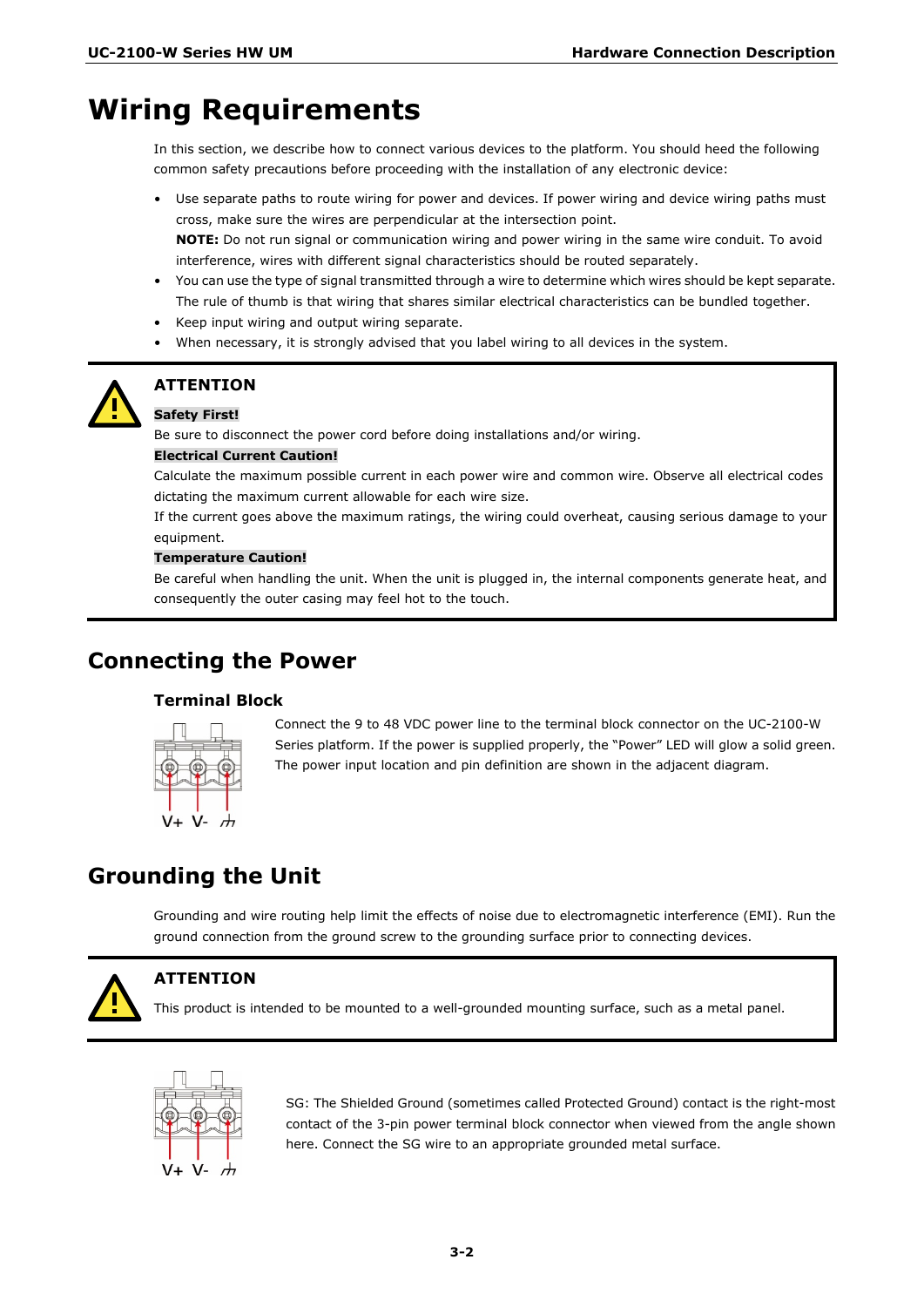

#### **ATTENTION**

A shielded power cord is required to meet FCC emission limits and also to prevent interference with nearby radio and television reception. It is essential that only the supplied power cord be used. You are cautioned that changes or modifications not expressly approved by the party responsible for compliance could void your authority to operate the equipment.

# <span id="page-12-0"></span>**Connecting to the Console Port**

The UC-2100-W's console port is a 4-pin pin-header RS-232 port located on the top panel of the case. It is designed for serial console terminals, which are useful for identifying the boot up message, or for debugging when the system cannot boot up.



# <span id="page-12-1"></span>**Connecting to the Network**

The Ethernet ports are located on the top or bottom side of the UC-2100-W platform. The pin assignments for the Ethernet port are shown in the following figures. If you are using your own cable, make sure that the pin assignments on the Ethernet cable connector match the pin assignments on the Ethernet port.



|  | Pin    | 10/100 Mbps | 10/100/1000 Mbps |  |  |
|--|--------|-------------|------------------|--|--|
|  |        | $Tx +$      | $TRD(0) +$       |  |  |
|  | 2      | $Tx -$      | $TRD(0)$ -       |  |  |
|  | 3      | $Rx+$       | $TRD(1) +$       |  |  |
|  | 4<br>5 |             | $TRD(2) +$       |  |  |
|  |        |             | $TRD(2)$ -       |  |  |
|  | 6      | $Rx-$       | $TRD(1)$ -       |  |  |
|  |        |             | $TRD(3) +$       |  |  |
|  | 8      |             | $TRD(3)-$        |  |  |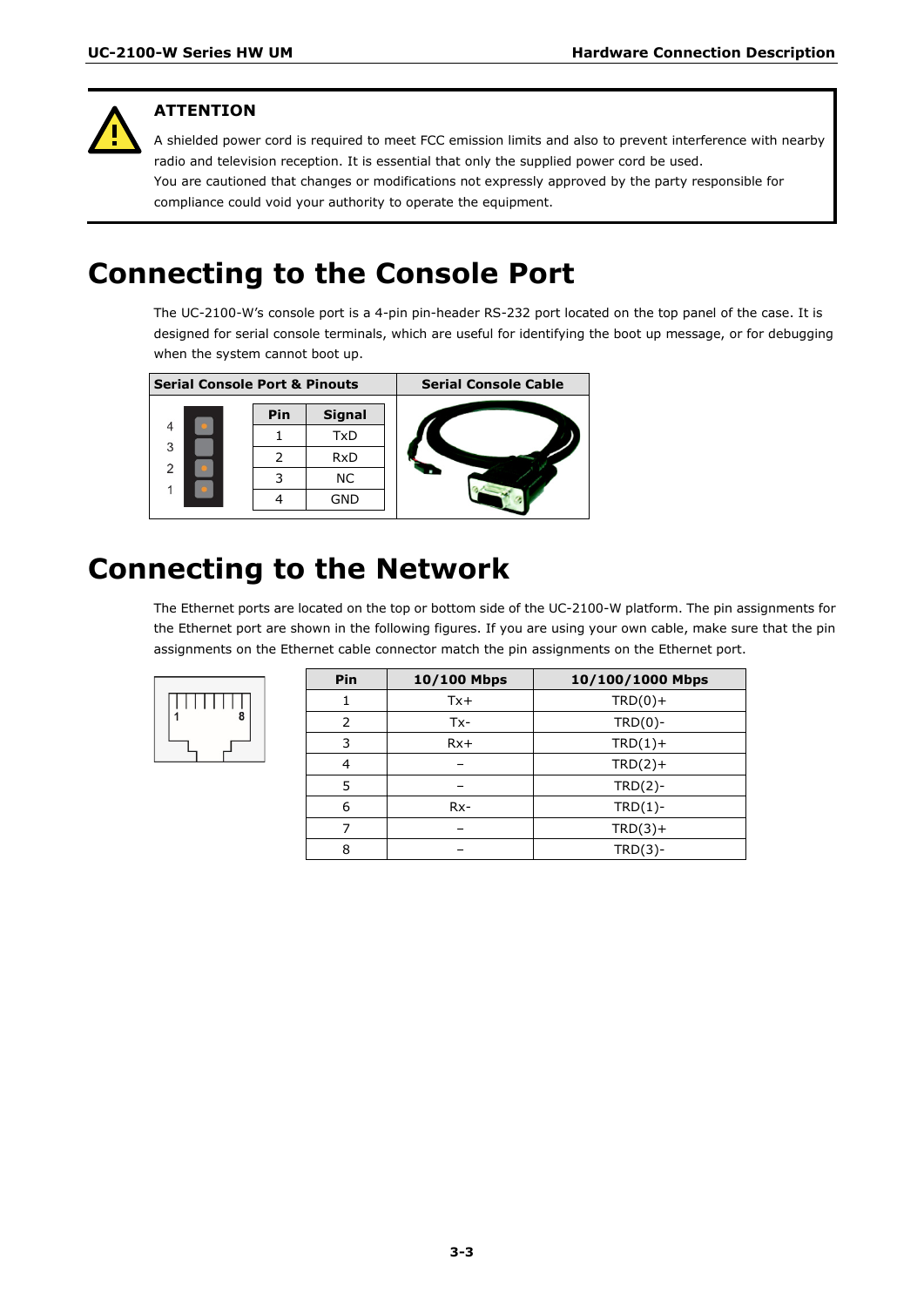# <span id="page-13-0"></span>**Connecting to a Serial Device**

**DB9 Connector RS-232/422/485 Pinouts**

The serial ports are located on the bottom panel of the UC-2100-W Series platform. Use a serial cable to connect your serial device to the computer's serial port. These serial ports have male DB9 connectors and can be configured for RS-232, RS-422, or RS-485 communication. The pin location and assignments are shown in the following table.

| Pin | <b>RS-232</b> | <b>RS-422</b> | <b>RS-485 (4-wire)</b> | <b>RS-485 (2-wire)</b> |
|-----|---------------|---------------|------------------------|------------------------|
|     | <b>DCD</b>    | $TxDA(-)$     | $TxDA(-)$              |                        |
| 2   | <b>RxD</b>    | $TxDB(+)$     | $TxDB(+)$              |                        |
| 3   | <b>TxD</b>    | $RxDB(+)$     | $RxDB(+)$              | $DataB(+)$             |
| 4   | <b>DTR</b>    | $RxDA(-)$     | $RxDA(-)$              | $DataA(-)$             |
| 5   | <b>GND</b>    | <b>GND</b>    | <b>GND</b>             | <b>GND</b>             |
| 6   | <b>DSR</b>    |               |                        |                        |
| 7   | <b>RTS</b>    |               |                        |                        |
| 8   | <b>CTS</b>    |               |                        |                        |

# <span id="page-13-1"></span>**Inserting the SIM Card**

You will need to install a SIM card on your UC-2100-W Series platform. Follow these steps to install the SIM card.

- 1. Remove the screw on the cover located on the right panel of the UC-2100-W platform.
- 2. Insert the SIM card into the socket. Make sure you place the chip-side on the bottom.
- 3. To remove the SIM card, push in the SIM card and then release it to allow the card to pop out.





### **ATTENTION**

The UC-2100-W does not support SD hot swap and PnP (Plug and Play) functionality. You must remove the power source first before inserting or removing the SD card.

# <span id="page-13-2"></span>**Inserting a MicroSD Card (UC-2114/2116 only)**

Both the UC-2114 and UC-2116 computers come with a storage socket that allows users to install one MicroSD card. Follow these steps to install the MicroSD card:

- 1. The MicroSD socket is located below the right panel of the device. Unfasten the screw and remove the right panel cover.
- 2. Insert the MicroSD card into the socket. Ensure that the card is inserted in the right direction.
- 3. Replace the cover and fasten the screw on the cover to secure the cover.

To remove the MicroSD card, push the card in and release it to allow the card to pop out.



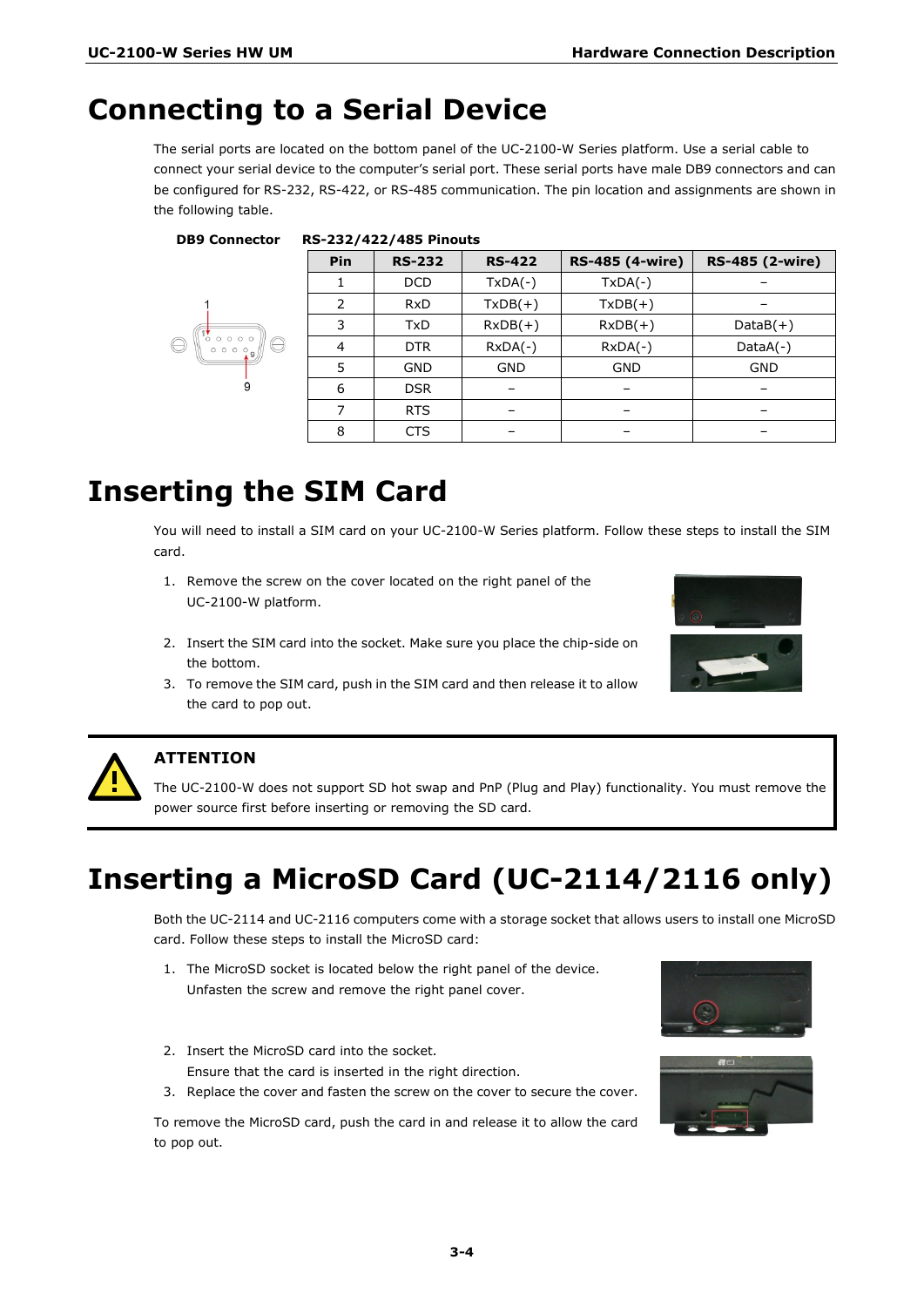# <span id="page-14-0"></span>**Adjusting the DIP Switch**

The UC-2114 and UC-2116 models come with one DIP switch for users to adjust the serial port parameters. To set up the DIP switch, do the following:

- 1. Remove the screws on the DIP switch cover located on the rear panel of the device.
- 2. Remove the thin film on the DIP switch and adjust the settings as required. Refer to the table below for the DIP switch settings. The default value is OFF.

| <b>SW</b>  |                |                |              |  |
|------------|----------------|----------------|--------------|--|
|            | Low            | High           | Term.        |  |
| ON         | 1 KΩ           | 1 KΩ           | $120 \Omega$ |  |
| <b>OFF</b> | 150 K $\Omega$ | 150 K $\Omega$ |              |  |